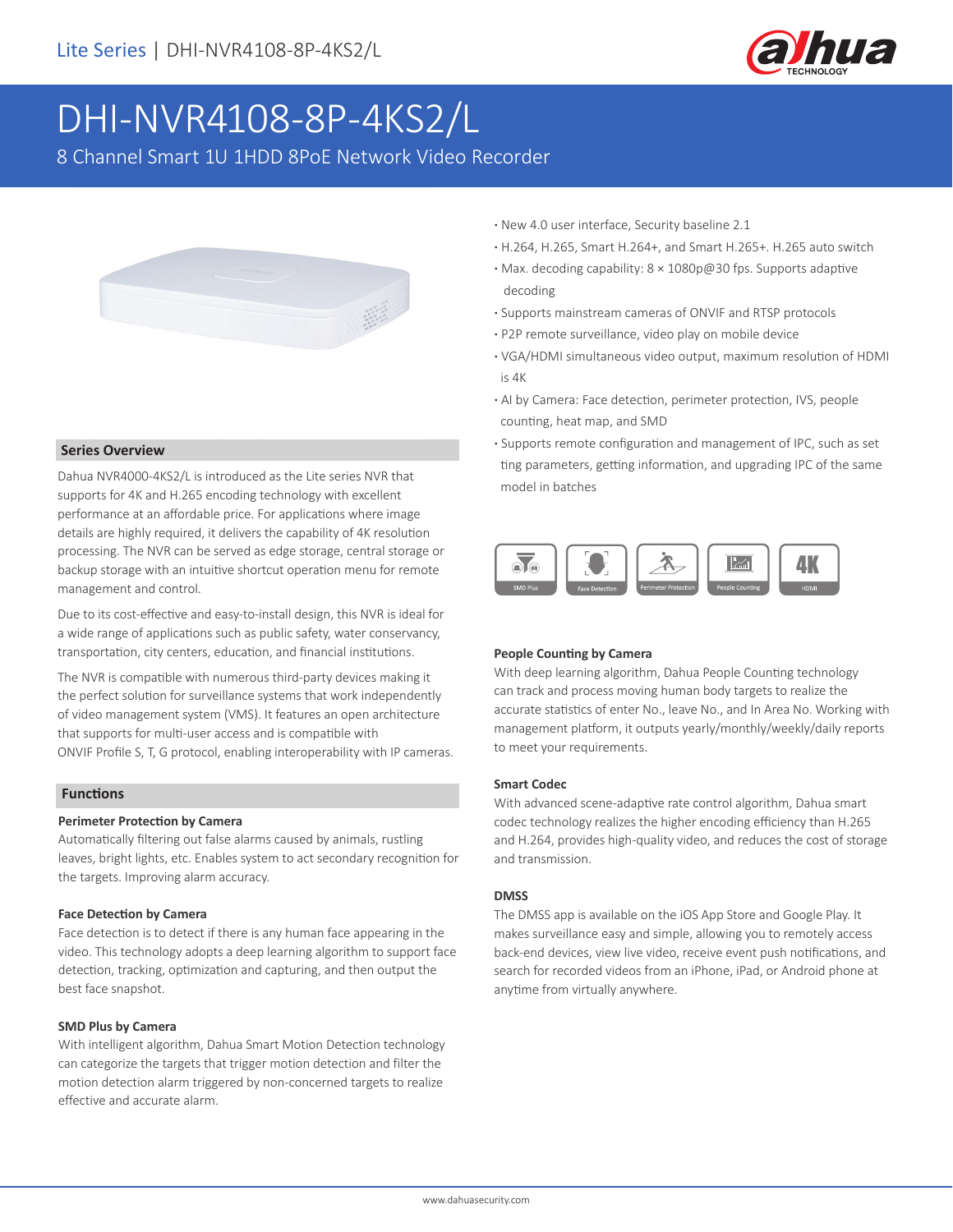## Lite Series | DHI-NVR4108-8P-4KS2/L

### **Technical Specification**

| System                         |                                                                                                                                                                                                   |  |  |  |
|--------------------------------|---------------------------------------------------------------------------------------------------------------------------------------------------------------------------------------------------|--|--|--|
| Main Processor                 | Industrial-grade embedded processor                                                                                                                                                               |  |  |  |
| <b>OS</b>                      | <b>Embedded Linux</b>                                                                                                                                                                             |  |  |  |
| <b>Operation Interface</b>     | Web/operating in local GUI                                                                                                                                                                        |  |  |  |
| Perimeter Protection by Camera |                                                                                                                                                                                                   |  |  |  |
| Performance                    | 8 channels                                                                                                                                                                                        |  |  |  |
| AI Search                      | Search for pictures by channel, time and event type                                                                                                                                               |  |  |  |
| Face Detection by Camera       |                                                                                                                                                                                                   |  |  |  |
| Performance                    | 4 channels                                                                                                                                                                                        |  |  |  |
| <b>Face Attributes</b>         | 6 attributes: Gender, age, glasses, expression, mouth<br>mask, and beard                                                                                                                          |  |  |  |
| AI Search                      | Search for pictures by channel, time and face attributes                                                                                                                                          |  |  |  |
| SMD Plus by Camera             |                                                                                                                                                                                                   |  |  |  |
| Performance                    | 8 channels                                                                                                                                                                                        |  |  |  |
| AI Search                      | Search by target classification (human, vehicle)                                                                                                                                                  |  |  |  |
| Video                          |                                                                                                                                                                                                   |  |  |  |
| <b>Access Channel</b>          | 8                                                                                                                                                                                                 |  |  |  |
| Network Bandwidth              | Access: 80 Mbps; Storage: 80 Mbps; Forward: 60 Mbps                                                                                                                                               |  |  |  |
| Resolution                     | 8MP; 6MP; 5MP; 4MP; 3MP; 1080p; 720p; D1                                                                                                                                                          |  |  |  |
| <b>Decoding Capability</b>     | 8 × 1080p@30 fps                                                                                                                                                                                  |  |  |  |
| Video Output                   | 1 × VGA output, 1 × HDMI output, supports<br>simultaneous video sources output for VGA and HDMI                                                                                                   |  |  |  |
| Multi-screen Display           | 1, 4, 8, 9 views                                                                                                                                                                                  |  |  |  |
| Third-party Camera<br>Access   | ONVIF; RTSP                                                                                                                                                                                       |  |  |  |
| Compression                    |                                                                                                                                                                                                   |  |  |  |
| Video                          | Smart H.265/H.265/Smart H.264/H.264/MJPEG                                                                                                                                                         |  |  |  |
| Audio                          | PCM/G711A/G711U/G726/AAC                                                                                                                                                                          |  |  |  |
| Network                        |                                                                                                                                                                                                   |  |  |  |
| Network Protocol               | HTTP; HTTPS; TCP/IP; IPv4/IPv6; UPnP; SNMP; RTSP;<br>UDP; SMTP; NTP; DHCP; DNS; IP Filter; DDNS; FTP; Alarm<br>Server; IP Search (Support Dahua IP camera; DVR; NVS;<br>etc.); P2P; auto register |  |  |  |
| Mobile Phone Access            | Android; iOS                                                                                                                                                                                      |  |  |  |
| Interoperability               | ONVIF(profile T/S/G); CGI; SDK                                                                                                                                                                    |  |  |  |
| <b>Browser</b>                 | Chrome; IE9 or later; firefox                                                                                                                                                                     |  |  |  |
| Record Playback                |                                                                                                                                                                                                   |  |  |  |
| Multi-channel Playback         | Up to 8 channels for playback                                                                                                                                                                     |  |  |  |
| Record Mode                    | Manual record; alarm recording; SMD recording; smart<br>recording                                                                                                                                 |  |  |  |
| Storage                        | Local HDD; network                                                                                                                                                                                |  |  |  |

Backup USB storage device

| <b>Playback Function</b>    | 1. Play/pause/stop/slow/quick/backward/by frame<br>2. Full screen, backup (video clip/file), partial zoom in,<br>and audio on/off |  |
|-----------------------------|-----------------------------------------------------------------------------------------------------------------------------------|--|
| Storage                     |                                                                                                                                   |  |
| Disk Group                  | Yes                                                                                                                               |  |
| Alarm                       |                                                                                                                                   |  |
| <b>General Alarm</b>        | Motion detection, privacy masking, video loss, scene<br>changing, PIR alarm, IPC external alarm                                   |  |
| <b>Anomaly Alarm</b>        | Camera disconnection, storage error, disk full, IP conflict,<br>MAC conflict, login locked, and cybersecurity exception           |  |
| <b>Intelligent Alarm</b>    | Face detection, perimeter protection (intrusion and<br>tripwire), IVS, people counting, heat map, and SMD<br>alarms               |  |
| Alarm Linkage               | Recording, snapshot, audio, buzzer, log, preset, and<br>email                                                                     |  |
| <b>External Port</b>        |                                                                                                                                   |  |
| Audio Input                 | $1 \times$ RCA input                                                                                                              |  |
| <b>Audio Output</b>         | $1 \times$ RCA output                                                                                                             |  |
| <b>HDD</b>                  | 1 SATA III ports, up to 10 TB for a single HDD. The<br>maximum HDD capacity varies with environment<br>temperature                |  |
| <b>USB</b>                  | $2 (2 \times back \cup SB2.0)$                                                                                                    |  |
| <b>HDMI</b>                 | 1 (supports up to 4K resolution output)                                                                                           |  |
| VGA                         | 1                                                                                                                                 |  |
| Network                     | 1 × RJ-45, 10/100 Mbps self-adaptive Ethernet port                                                                                |  |
| <b>POE</b>                  | 8                                                                                                                                 |  |
| General Parameter           |                                                                                                                                   |  |
| Power Supply                | DC48V/53V, 2A/1.8A                                                                                                                |  |
| Power Consumption           | < 10 W (HDD not included, idling)<br>Total output power of PoE is 72W, the maximum output<br>power of a single port is 25.5W      |  |
| Net Weight                  | 0.70 kg (1.54 lb)                                                                                                                 |  |
| <b>Gross Weight</b>         | 1.80 kg (3.97 lb                                                                                                                  |  |
| <b>Product Dimensions</b>   | 270 mm × 206.5 mm × 47.5 mm (10.63" × 8.13" × 1.87")<br>$(W \times L \times H)$                                                   |  |
| Package Dimensions          | 96 mm × 427 mm × 262 mm (3.78" × 16.81" × 10.31")<br>$(W \times L \times H)$                                                      |  |
| <b>Operating Conditions</b> | $-10$ °C to +50 °C (+10 °F to +122 °F)                                                                                            |  |
| <b>Storage Conditions</b>   | 0 °C to +40 °C (32 °F to 104 °F)                                                                                                  |  |
| <b>Operating Humidity</b>   | 10%~93%                                                                                                                           |  |
| <b>Storage Humidity</b>     | 30%~85%                                                                                                                           |  |
| <b>Operating Altitude</b>   | 3000 m (9842.52 ft)                                                                                                               |  |
| Installation                | Desktop mounted                                                                                                                   |  |
| Certifications              | CE: EN62368-1; EN55032,EN55024, EN55035, EN61000-<br>3-2, EN61000-3-3 EN50130-4<br>FCC: Part 15 Subpart B                         |  |